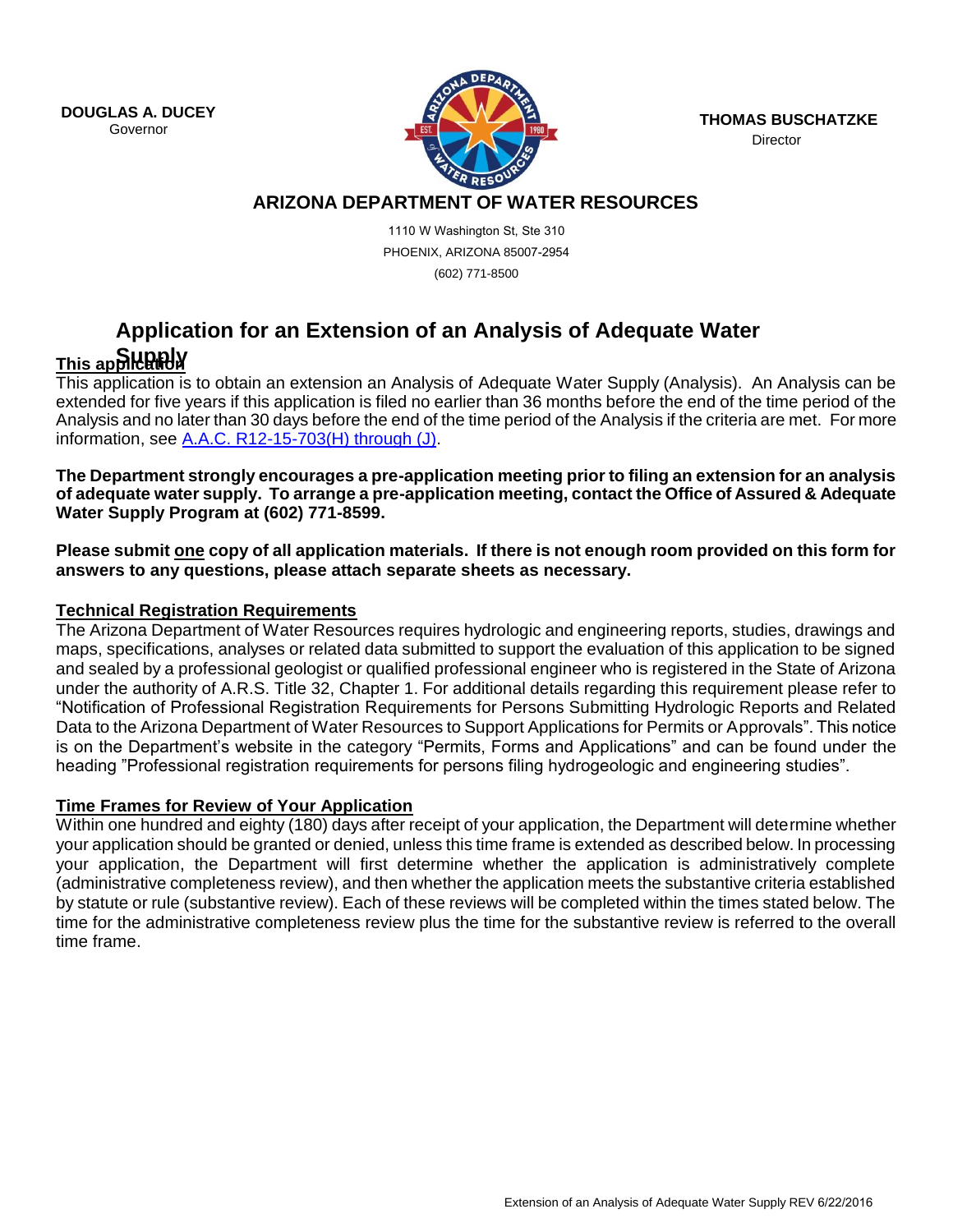#### **1) Administrative Completeness Review Time Frame**

Within one hundred and fifty (150) days after receipt of your application, the Department will determine whether your application is complete. After your application is complete, the Department will proceed with substantive review.

If the Department determines that your application is incomplete, the Department will provide a written notice, including a comprehensive list of specific deficiencies. Until the missing information is received, both the administrative completeness review and the overall time frames will be suspended. When the Department receives the missing information, the administrative completeness review and overall time frames will resume. Your application will not be complete until all of the requested information is received. If you do not supply the missing information within sixty (60) days of receiving the written notice, your application may be denied.

#### **2) Substantive Review Time Frame**

Within thirty (30) days after the Department determines that the application is complete, the Department will review your application to determine whether it meets the substantive criteria required by statute or rule. By mutual written agreement between you and the Department, the time for substantive review may be extended by up to 45 days, which is twenty five (25) percent of the overall time frame as provided i[n A.R.S. § 41-1075 \(B\).](http://www.azleg.gov/ArizonaRevisedStatutes.asp?Title=41)

During the substantive review, the Department may make one written request for additional information. You may also agree in writing to allow the Department to submit supplemental requests for additional information. If additional information is requested by the Department, both the substantive review and overall time frames will be suspended. When the additional information is received, the substantive review and overall time frames will resume.

At the end of the Department's substantive review, the Department will send you a written notice either granting or denying your application. If your application is denied, the notice will included the justification for the denial and an explanation of your right to appeal the denial.

#### **NOTICE**

#### A.R.S. § 41-1030(B), (D), (E) and (F) provide as follows:

B. An agency shall not base a licensing decision in whole or in part on a licensing requirement or condition that is not specifically authorized by statute, rule or state tribal gaming compact. A general grant of authority in statute does not constitute a basis for imposing a licensing requirement or condition unless a rule is made pursuant to that general grant of authority that specifically authorizes the requirement or condition.

D. This section may be enforced in a private civil action and relief may be awarded against the state. The court may award reasonable attorney fees, damages and all fees associated with the license application to a party that prevails in an action against the state for a violation of this section.

E. A state employee may not intentionally or knowingly violate this section. A violation of this section is cause for disciplinary action or dismissal pursuant to the agency's adopted personnel policy.

F. This section does not abrogate the immunity provided by section 12-820.01 or 12-820.02.

#### **If you have any questions or require additional information, please contact:**

Office of Assured & Adequate Water Supply 1110 W Washington St, Ste 310, Phoenix, AZ 85007-2954 Telephone number: 602-771-8599 Fax number: 602-771-8689 Email address: assuredadequate@azwater.gov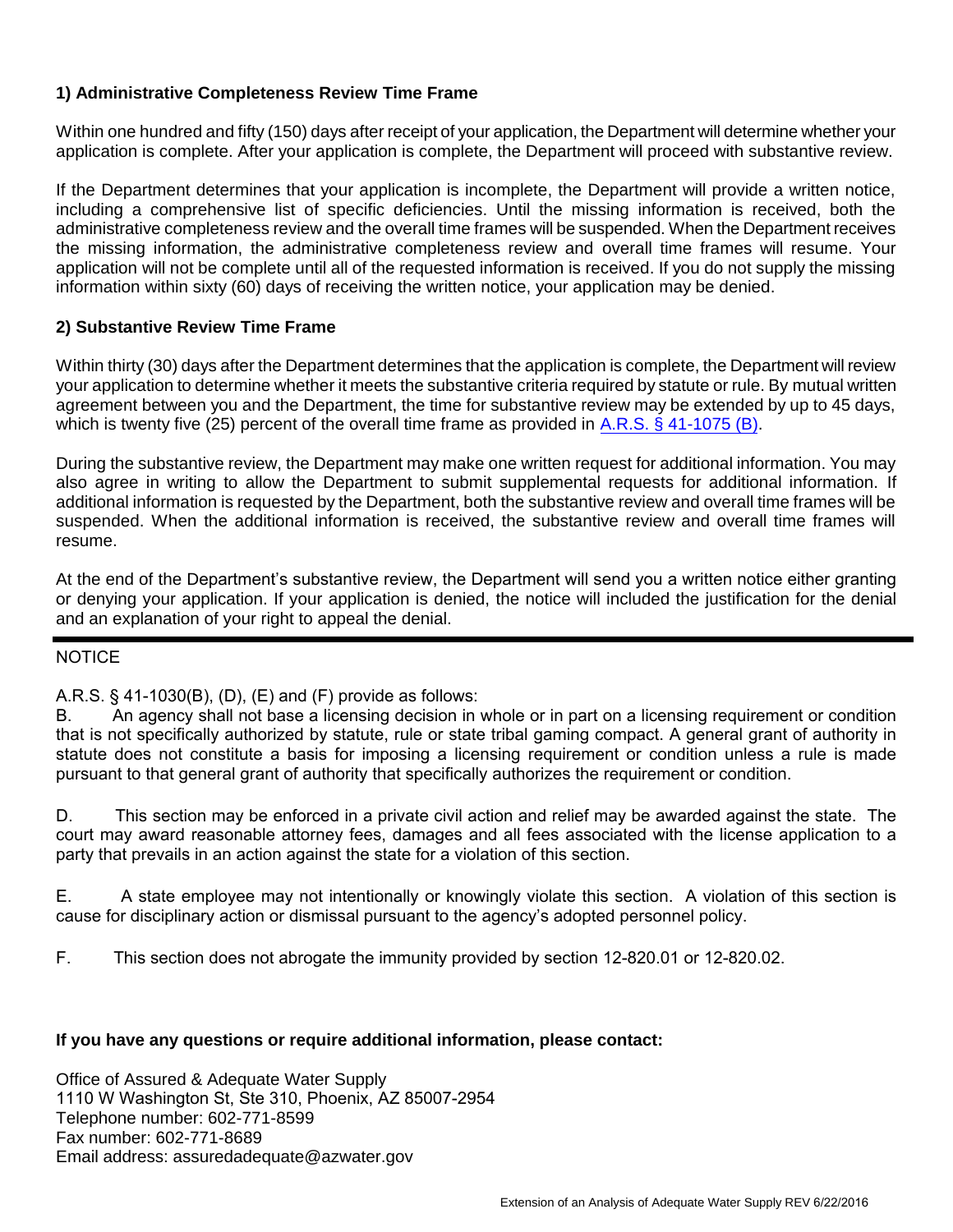| ARIZONA DEPARTMENT OF WATER RESOURCES              | <b>DATE RECEIVED:</b> |
|----------------------------------------------------|-----------------------|
| <b>OFFICE OF ASSURED AND ADEQUATE WATER SUPPLY</b> |                       |
| 1110 W Washington St, Ste 310                      |                       |
| PHOENIX, ARIZONA 85007-2954                        |                       |
| (602) 771-8599 Fax: (602) 771-8689                 |                       |
| assuredadequate@azwater.gov                        |                       |
| <b>APPLICATION NO:</b>                             |                       |

#### **EXTENSION OF AN ANALYSIS OF ADEQUATE WATER SUPPLY APPLICATION**

#### **PART A - GENERAL INFORMATION**

| 1. | Has an Analysis of AdequateWater Supply (Analysis) previously been issued for this property? [Nesell No. If "no," this<br>may not be the appropriate application form. Please contact the Office of Assured and Adequate Water Supply for<br>assistance. |  |                  |  |
|----|----------------------------------------------------------------------------------------------------------------------------------------------------------------------------------------------------------------------------------------------------------|--|------------------|--|
|    |                                                                                                                                                                                                                                                          |  |                  |  |
|    |                                                                                                                                                                                                                                                          |  |                  |  |
|    |                                                                                                                                                                                                                                                          |  |                  |  |
| 2. | Please check one or more of the following as appropriate:                                                                                                                                                                                                |  |                  |  |
|    | The holder of the Analysis has made substantial capital investment in developing the land included in the analysis.                                                                                                                                      |  |                  |  |
|    | The holder of the Analysis has made material progress in developing the land included in the analysis.                                                                                                                                                   |  |                  |  |
|    | Progress in developing the land included in the analysis has been delayed for reasons outside the control of the<br>analysis holder.                                                                                                                     |  |                  |  |
|    | Please attach an explanation of the statement(s) checked above and reference as an attachment:<br>                                                                                                                                                       |  |                  |  |
|    | Please attach appropriate documentation of the statement(s) checked above and reference as an attachment.                                                                                                                                                |  |                  |  |
| 3. | Contact person for questions regarding this application:                                                                                                                                                                                                 |  |                  |  |
|    |                                                                                                                                                                                                                                                          |  |                  |  |
|    |                                                                                                                                                                                                                                                          |  |                  |  |
| 4. | Owner(s) of the property or Developer (if applicable) (attach additional sheets, if necessary):                                                                                                                                                          |  |                  |  |
|    |                                                                                                                                                                                                                                                          |  | Phone: Fax: Fax: |  |
|    | Address: Andreas Address and Address and American Address and American American Address and America and America<br><u> 1989 - Johann Stoff, deutscher Stoffen und der Stoffen und der Stoffen und der Stoffen und der Stoffen und der</u>                |  |                  |  |
|    |                                                                                                                                                                                                                                                          |  |                  |  |
|    |                                                                                                                                                                                                                                                          |  |                  |  |

**NOTE:** Please attach proof of ownership in the form of a title report, condition of title report, limited search title report, or recorded deed, dated within 90 days of the date this application is submitted to the Department. If the buyers will participate in the application process, provide evidence of a purchase agreement. If the property is being developed by someone other than the owner, such as a developer, written consent of the owner must be provided in addition to proof of ownership.